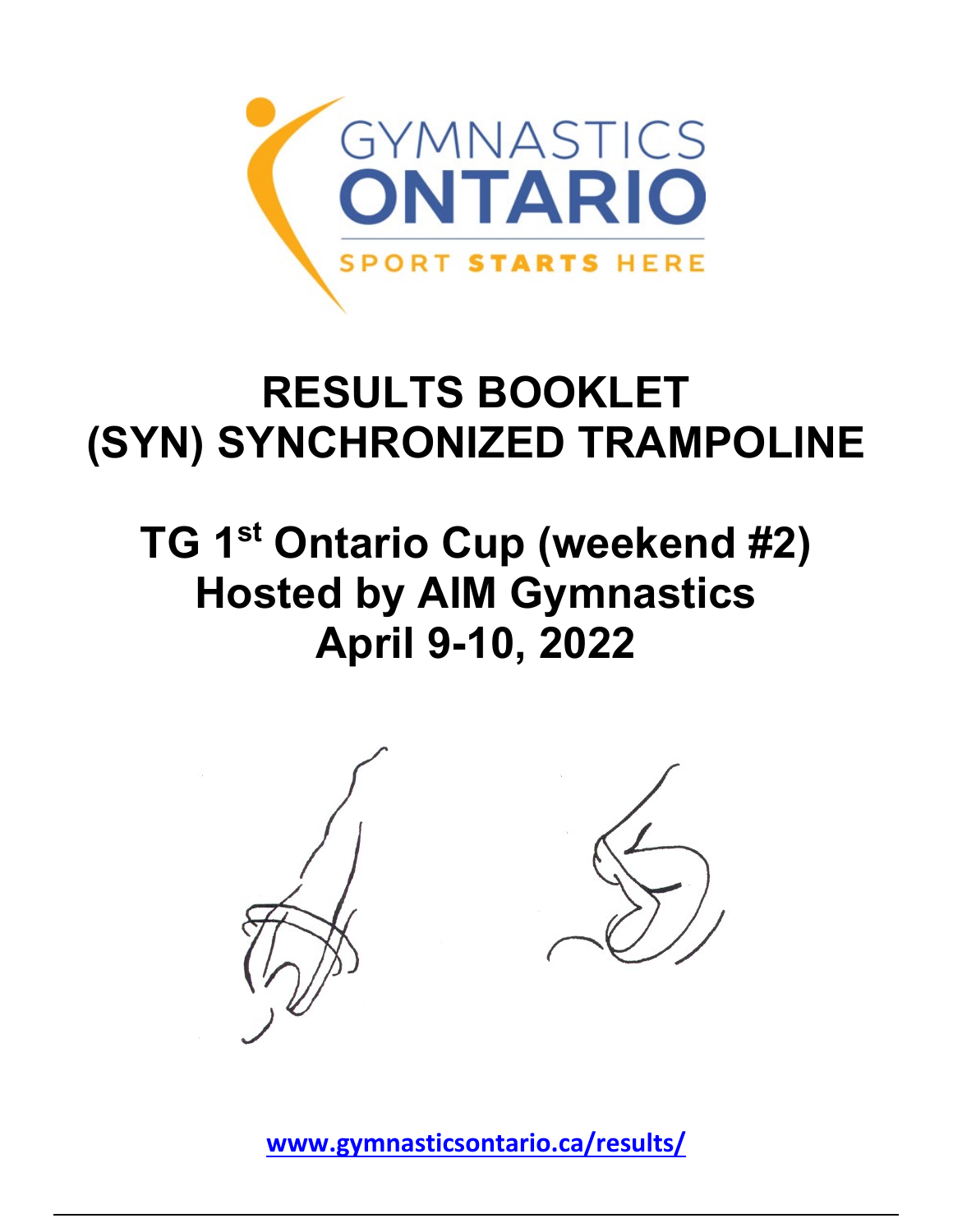

**Synchro Results**



**TG 1st ON Cup 2022 (weekend #2)** hosted by AIM Gymnastics **April 8-10, 2022** 

|   | <b>SYN Level 2 - Mixed</b>         | <b>P2</b>           | E1         | E <sub>2</sub> | E3                                                        | E4         | H <sub>1</sub> | <b>H2</b> | S1                                                       | S2             | S3 | <b>Diff</b> | Bon        | Pen | Sub                       | <b>Total</b> | Page 1<br>Posn          |
|---|------------------------------------|---------------------|------------|----------------|-----------------------------------------------------------|------------|----------------|-----------|----------------------------------------------------------|----------------|----|-------------|------------|-----|---------------------------|--------------|-------------------------|
|   | Annika Best / Madeleine Porto      | Set<br>Vol<br>Final | 6.4<br>0.0 | 6.7<br>0.0     | <b>Airborne Trampoline KW</b><br>6.6<br>0.0               | 6.9<br>0.0 | 9.6<br>0.0     |           | 9.2 9.04 9.04 9.04<br>$0.0$ $0.00$ $0.00$ $0.00$         |                |    | 4.4<br>0.0  | 4.4<br>0.0 | 0.0 | 42.93<br>0.00             | 42.93        |                         |
| D | Lara Fainstat / Maria Coates       | Set<br>Vol<br>Final | 7.6<br>0.0 | 7.6<br>0.0     | <b>Ottawa Gymnastics Centre</b><br>7.4<br>0.0             | 7.2<br>0.0 | 9.6<br>0.0     |           | 9.2 8.23 8.23 8.23<br>$0.0$ $0.00$ $0.00$ $0.00$         |                |    | 3.6<br>0.0  | 3.6<br>0.0 |     | 40.56<br>$0.0\quad 0.00$  | 40.56        | $\overline{2}$          |
| B | Malia Cancelliere / Maddie Nikodym | Set<br>Vol<br>Final | 7.6<br>0.0 | 7.2<br>0.0     | <b>Etobicoke Gymnastics</b><br>7.2<br>0.0                 | 6.9<br>0.0 | 9.0<br>0.0     | 9.4       | $0.0$ $0.00$ $0.00$ $0.00$                               | 7.46 7.46 7.46 |    | 4.1<br>0.0  | 4.1<br>0.0 |     | 39.52<br>$0.0 \quad 0.00$ | 39.52        | $\overline{\mathbf{3}}$ |
| 4 | Taite Bowman / Skylar von Richter  | Set<br>Vol<br>Final | 7.3<br>0.0 | 7.5<br>0.0     | <b>Burlington Trampoline &amp; Tumbling</b><br>6.7<br>0.0 | 7.3<br>0.0 | 9.1<br>0.0     |           | 9.5, 6.60, 6.60, 6.60<br>$0.0$ $0.00$ $0.00$ $0.00$      |                |    | 3.6<br>0.0  | 3.6<br>0.0 | 0.0 | 37.00<br>0.00             | 37.00        | $\overline{4}$          |
| Б | Vivienne Hanna / Eloise Mouille    | Set<br>Vol<br>Final | 0.8<br>0.0 | 0.8<br>0.0     | <b>Burlington Trampoline &amp; Tumbling</b><br>0.8<br>0.0 | 0.8<br>0.0 | 1.0<br>0.0     |           | 1.0 1.00 1.00 1.00<br>$0.0$ $0.00$ $0.00$ $0.00$         |                |    | 0.6<br>0.0  | 0.6<br>0.0 | 0.0 | 5.00<br>0.00              | 5.00         | $\overline{5}$          |
| 6 | Maya Lederman / Adaline Smith      | Set<br>Vol<br>Final | 0.8<br>0.0 | 0.7<br>0.0     | <b>Airborne Trampoline KW</b><br>0.7<br>0.0               | 0.6<br>0.0 | 1.0<br>0.0     |           | $0.9$ $0.72$ $0.72$ $0.72$<br>$0.0$ $0.00$ $0.00$ $0.00$ |                |    | 0.6<br>0.0  | 0.6<br>0.0 | 0.0 | 4.29<br>0.00              | 4.29         | $6\phantom{1}$          |
| F | Ava Mitchell / Arianna Sluga       | Set<br>Vol<br>Final | 0.0<br>0.0 | 0.0<br>0.0     | <b>Etobicoke Gymnastics</b><br>0.0<br>0.0                 | 0.0<br>0.0 | 0.0<br>0.0     |           | $0.0$ $0.00$ $0.00$ $0.00$<br>$0.0$ $0.00$ $0.00$ $0.00$ |                |    | 0.0<br>0.0  | 0.0<br>0.0 | 0.0 | 0.00<br>0.00              | 0.00         | 7                       |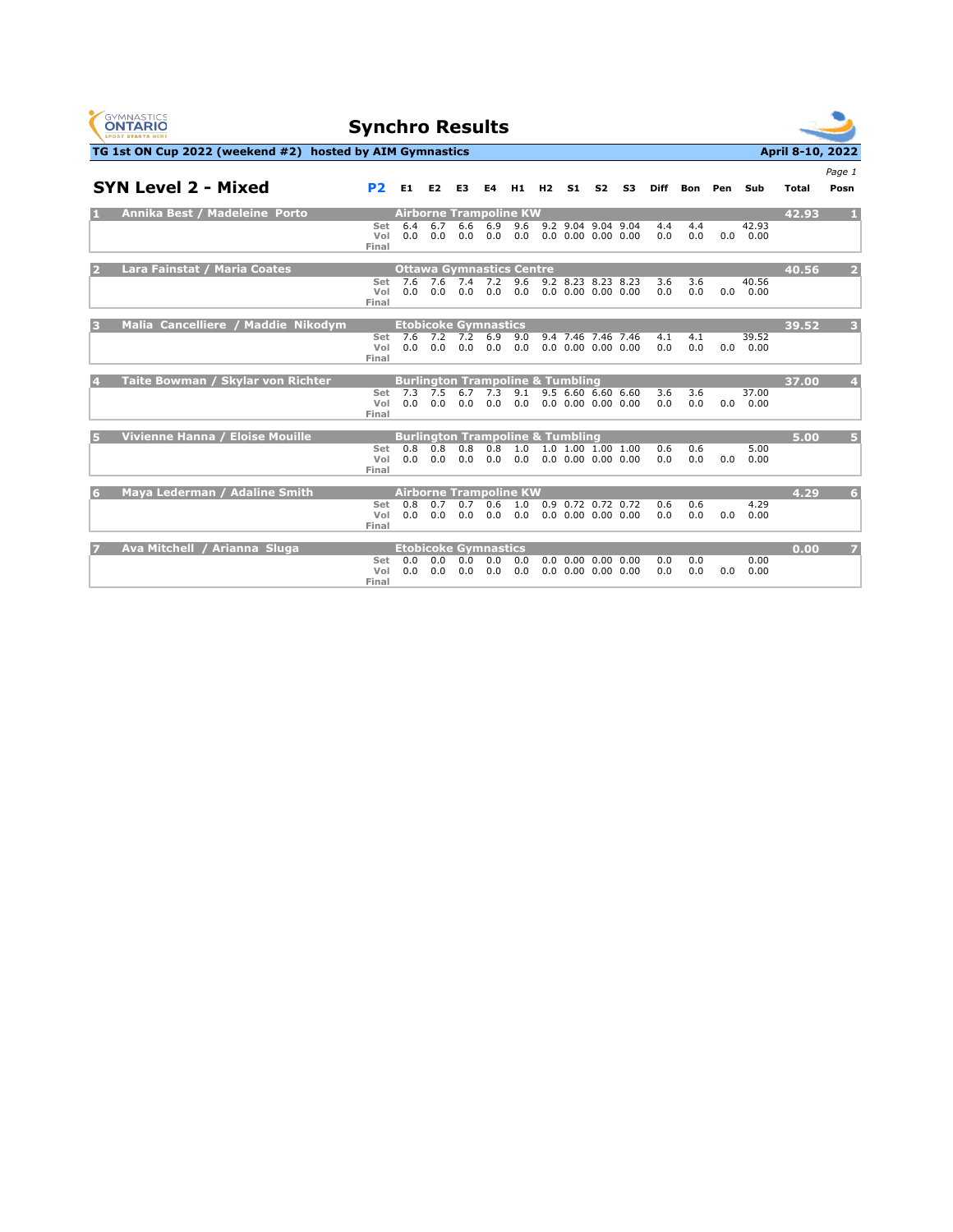| <b>GYMNASTICS</b><br><b>ONTARIO</b><br><b>SPORT STARTS HERE</b> | <b>Synchro Results</b> |            |                      |                                                                   |                        |            |       |                                                                        |                |                                                |            |            |     |                           |                  |                  |
|-----------------------------------------------------------------|------------------------|------------|----------------------|-------------------------------------------------------------------|------------------------|------------|-------|------------------------------------------------------------------------|----------------|------------------------------------------------|------------|------------|-----|---------------------------|------------------|------------------|
| TG 1st ON Cup 2022 (weekend #2) hosted by AIM Gymnastics        |                        |            |                      |                                                                   |                        |            |       |                                                                        |                |                                                |            |            |     |                           | April 8-10, 2022 |                  |
| <b>SYN Level 3 - Mixed</b>                                      | P <sub>2</sub>         | E1.        | E <sub>2</sub>       | <b>E3</b>                                                         | E4                     | H1.        | H2 S1 |                                                                        | S <sub>2</sub> | <b>S3</b>                                      |            | Diff Bon   | Pen | Sub                       | Total            | Page 1<br>Posn   |
| <b>Aubree Brooker / Carter Wilson</b>                           | Set<br>Vol<br>Final    | 7.8<br>0.0 | 7.1<br>0.0           | <b>Burlington Trampoline &amp; Tumbling</b><br>7.7<br>0.0         | 7.0<br>0.0             | 8.9<br>0.0 |       | 9.4 9.08 9.08 9.08<br>$0.0$ $0.00$ $0.00$ $0.00$                       |                |                                                | 5.9<br>0.0 | 5.9<br>0.0 |     | 46.51<br>0.0 0.00         | 46.51            | п                |
| Amanda Alberts / Maija Alberts<br>D                             | Set<br>Vol<br>Final    | 7.9<br>0.0 | 7.2<br>0.0           | 7.5<br>0.0                                                        | 7.1<br>0.0             | 9.2<br>0.0 |       | 9.5 9.13 9.13 9.13<br>$0.0$ $0.00$ $0.00$ $0.00$                       |                | <b>Twisters Gymnastics and Trampoline Club</b> | 5.2<br>0.0 | 5.2<br>0.0 |     | 45.36<br>0.0 0.00         | 45.36            | $\overline{2}$   |
| Sofi Oroszlan / Natalie Wiberg                                  | Set<br>Vol<br>Final    | 7.0<br>0.0 | 6.9<br>0.0           | <b>Burlington Trampoline &amp; Tumbling</b><br>7.1<br>0.0         | 6.9<br>0.0             | 9.3<br>0.0 |       | 9.4 8.93 8.93 8.93<br>$0.0$ $0.00$ $0.00$ $0.00$                       |                |                                                | 5.2<br>0.0 | 5.2<br>0.0 |     | 44.56<br>$0.0 \quad 0.00$ | 44.56            | 3                |
| Gabrielle Cadrin / Anastasia Conrad                             | Set<br>Vol<br>Final    | 8.0<br>0.0 | 7.4<br>0.0           | <b>AIM Gymnastics Pickering</b><br>7.6                            | 6.6<br>$0.0 \quad 0.0$ | 9.1<br>0.0 |       | 9.4 9.36 9.36 9.36<br>$0.0$ $0.00$ $0.00$ $0.00$                       |                |                                                | 4.5<br>0.0 | 4.5<br>0.0 |     | 44.47<br>$0.0 \quad 0.00$ | 44.47            | $\overline{4}$   |
| <b>Megan DeLaFranier / Lauren Muscat</b>                        | Set<br>Vol<br>Final    | 7.7<br>0.0 | 6.9                  | <b>Airborne Trampoline KW</b><br>6.9<br>$0.0 \quad 0.0 \quad 0.0$ | 6.9                    | 9.5        |       | 9.0 9.12 9.12 9.12<br>$0.0 \quad 0.0 \quad 0.00 \quad 0.00 \quad 0.00$ |                |                                                | 4.9<br>0.0 | 4.9<br>0.0 |     | 44.19<br>$0.0 \quad 0.00$ | 44.19            | $\overline{5}$   |
| Teagan Harrigan / LeeMing King<br>6                             | Set<br>Vol<br>Final    | 7.7<br>0.0 | 7.0<br>0.0           | <b>Ottawa Gymnastics Centre</b><br>7.1<br>0.0                     | 6.7<br>0.0             | 9.7        |       | 9.5 8.35 8.35 8.35<br>$0.0 \quad 0.0 \quad 0.00 \quad 0.00 \quad 0.00$ |                |                                                | 5.0<br>0.0 | 5.0<br>0.0 |     | 43.35<br>$0.0 \quad 0.00$ | 43.35            | $6\phantom{a}$   |
| <b>Grace Gauthier / Haya Tartoussieh</b>                        | Set<br>Vol<br>Final    | 7.4<br>0.0 | 7.0<br>0.0           | <b>Burlington Trampoline &amp; Tumbling</b><br>7.6<br>0.0         | 7.0<br>0.0             | 8.9<br>0.0 |       | 9.3 7.01 7.01 7.01<br>$0.0$ $0.00$ $0.00$ $0.00$                       |                |                                                | 6.0<br>0.0 | 6.0<br>0.0 |     | 42.32<br>$0.0 \quad 0.00$ | 42.32            | 7                |
| Rowyn MacNevin / Amanda Daly                                    | Set<br>Vol<br>Final    | 8.0<br>0.0 | 7.4                  | <b>AIM Gymnastics Pickering</b><br>8.1<br>$0.0 \quad 0.0$         | 7.7<br>0.0             | 9.7<br>0.0 |       | 9.5 7.91 7.91 7.91<br>$0.0$ $0.00$ $0.00$ $0.00$                       |                |                                                | 4.5<br>0.0 | 4.5<br>0.0 |     | 42.27<br>$0.0 \quad 0.00$ | 42.27            | $\bf{8}$         |
| <b>Gabrielle Dulude / Kate Murphy</b><br>o                      |                        |            | <b>Spring Action</b> |                                                                   |                        |            |       |                                                                        |                |                                                |            |            |     |                           | 42.08            | $\boldsymbol{9}$ |

**9 42.08 9 Set** 6.0 6.3 6.3 5.5 9.9 9.2 7.99 7.99 7.99 5.2 5.2 42.08 **Vol** 0.0 0.0 0.0 0.0 0.0 0.0 0.00 0.00 0.00 0.0 0.0 0.0 0.00

**10 41.53 10 Set** 7.9 7.0 7.8 7.1 9.4 9.4 7.94 7.94 7.94 4.4 4.4 41.53 **Vol** 0.0 0.0 0.0 0.0 0.0 0.0 0.00 0.00 0.00 0.0 0.0 0.0 0.00 **Final**

**Final**

**10 Uliana Karyakina / Brooke Korhonen**